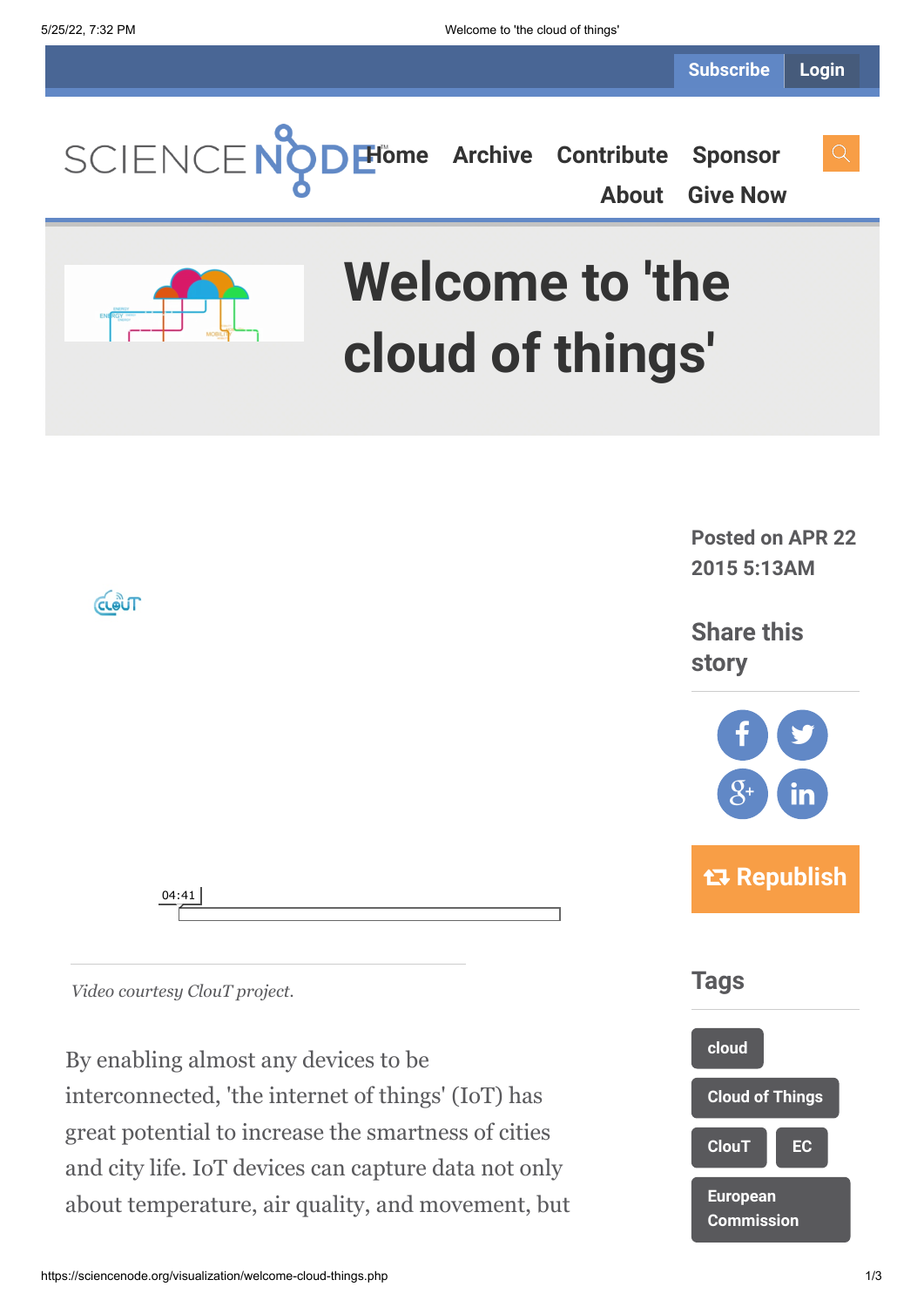also about user preferences, intentions, medical conditions, and so on.

[The ClouT project](http://clout-project.eu/) is a collaboration between Europe and Japan that seeks to exploit all possible information sources to make cities smarter and help them to face emerging challenges, such as efficient energy management, economic growth, and development.

*Find out more about the ClouT project in our [feature article 'Cloud gives citizens more ClouT in](http://www.isgtw.org/feature/cloud-gives-citizens-more-clout-smart-cities) smart cities'.*

--*Andrew Purcell*

**[Internet of](https://sciencenode.org/tag/?tag=Internet%20of%20Things) Things**

**[IoT](https://sciencenode.org/tag/?tag=IoT)**